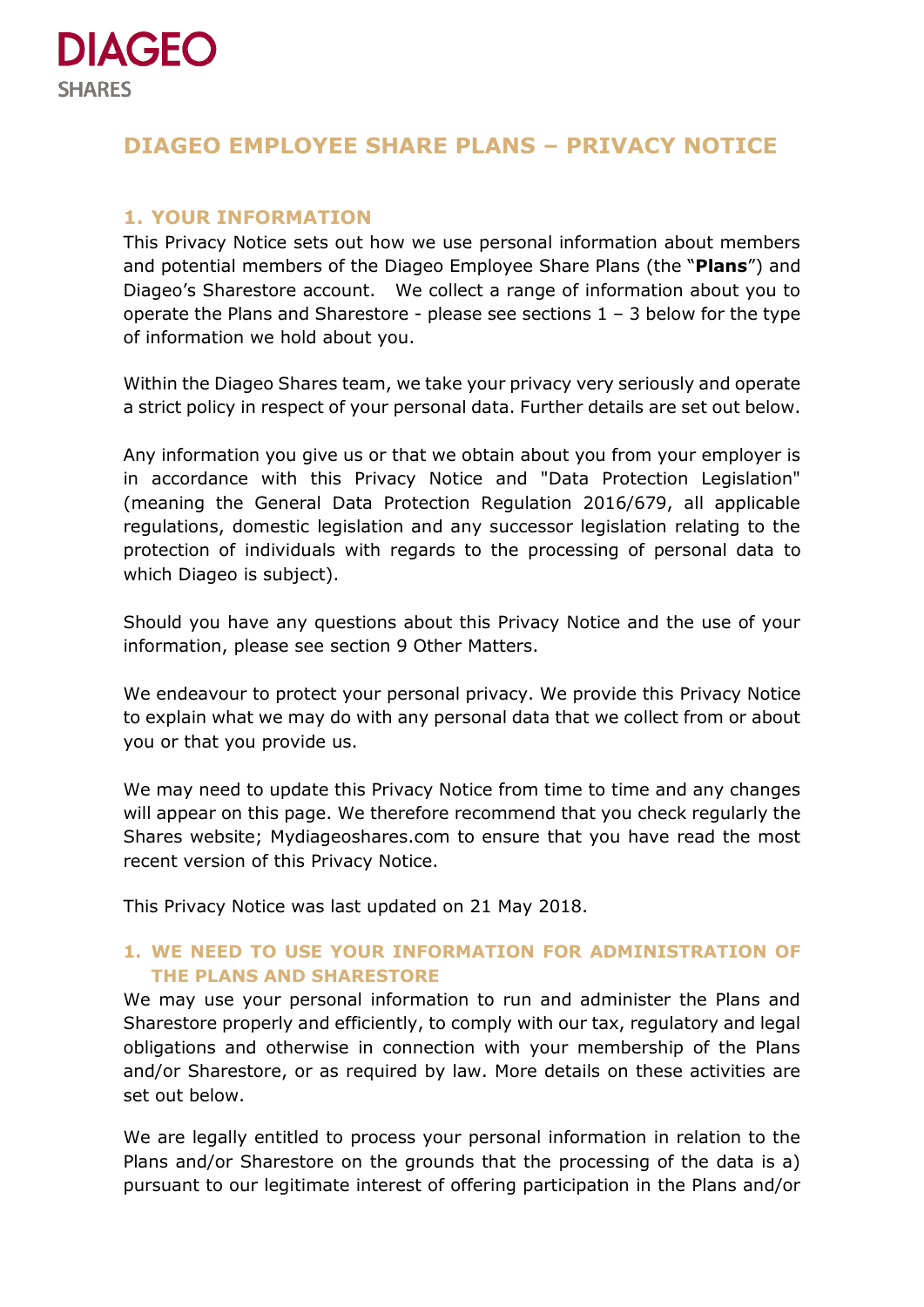

Sharestore and keeping you up to date and informed about the Plans/Sharestore and b) necessary for us to perform the contract formed with you when you participate in the Plans and/or when you join Sharestore. In some circumstances, the processing is also justified because it is necessary so that we can perform our legal obligations.

We will use your information for the general administration of the Plans listed below and Sharestore and for any other share plans that Diageo may operate from time to time:

- The Diageo 2001 Share Incentive Plan
- The Diageo 2010 Sharesave Plan
- The Diageo plc 2006 Irish Profit Sharing Scheme
- Diageo plc 2017 Irish Share Ownership Plan
- UDV Ireland Group Employee Share Participation Scheme
- The Diageo plc 2009 Irish Sharesave Scheme
- The Diageo 2014 Long Term Incentive Plan
- The Diageo 2009 Executive Long Term Incentive Plan
- The Diageo plc Associated Companies Share Option Plan
- The Diageo 2011 Associated Companies Share Incentive Plan
- The Diageo 2008 Performance Share Plan
- The Diageo 2008 Senior Executive Share Option Plan
- The Diageo 2009 Discretionary Incentive Plan
- The Diageo Executive Share Option Plan
- The Diageo Sharestore

This means we will use your information for the following purposes:

- To invite you to take part in/enrol the Plans and Sharestore (if you are eligible) and how much you would like to contribute / invest (if applicable)
- To inform you of choices you have in relation to the Plans and Sharestore (e.g. what you would like to do with your shares on vesting, what happens to your shares if you leave the business)
- To send you statements to notify you of the number of shares or options awarded, vesting or released to you
- To record your participation, contributions (including any changes), track entitlements under options and awards and shares held and calculate and pay dividends
- To report to payroll any contribution, deductions or taxable gains
- To communicate with you in relation to your awards, shares and contributions, answer any queries you may have and to inform you about any updates to the Plans or Sharestore
- To seek your acceptance of any awards if required
- To obtain professional advice in relation to the Plans or Sharestore
- To deal with any complaints you might make and for training and quality checks on our services for the Plans and Sharestore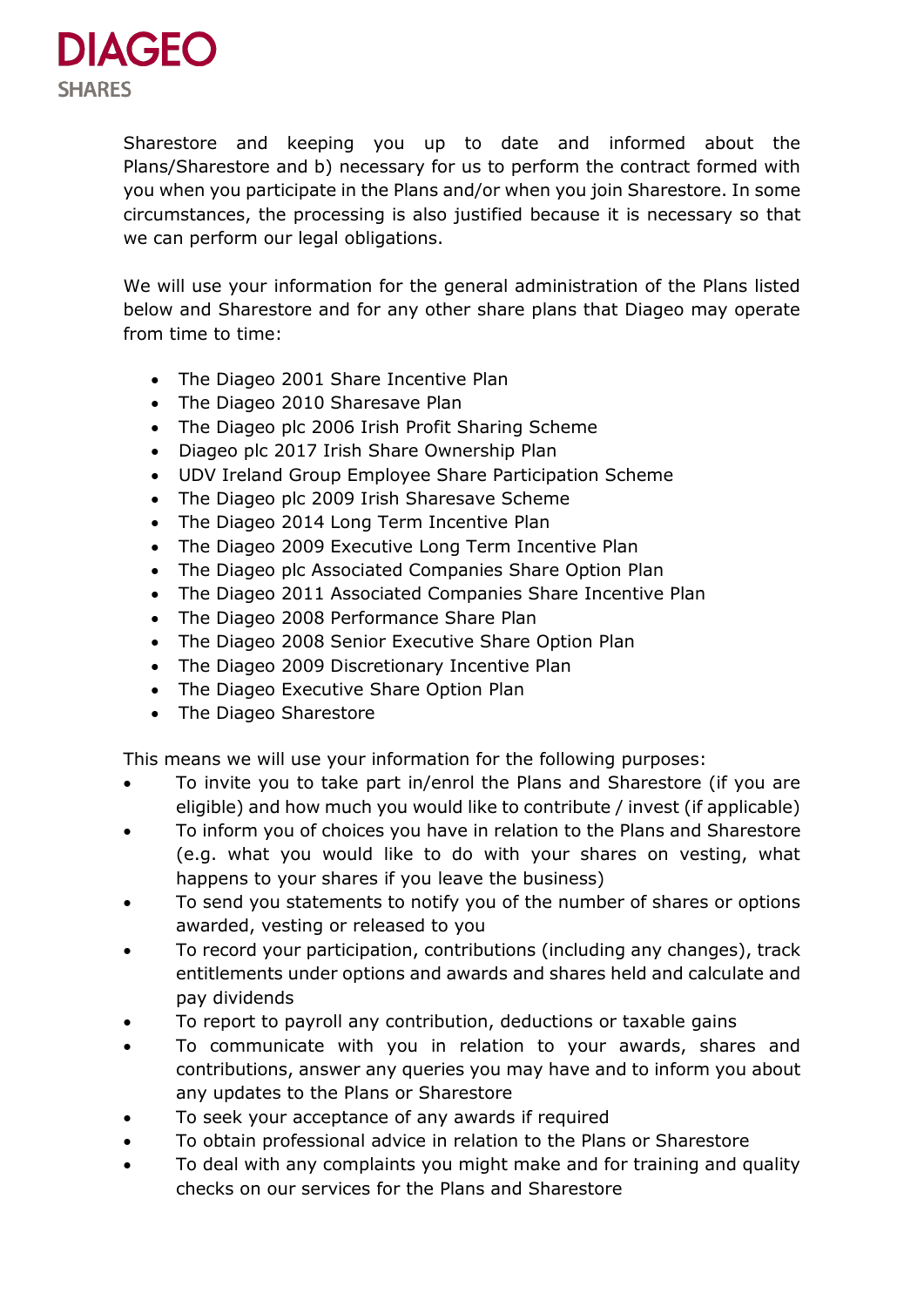

- To train our staff on improvement issues resulting from your queries
- To meet our on-going legal, regulatory and compliance obligations (e.g. complete our statutory reporting in relation to employee shares plans to HMRC, Irish Revenue Commissioners or other local authorities; to fulfil any reporting required under Market Abuse Regulations to the FCA (the regulator) and the market
- To conduct statistical and reference exercises
- To update our records when you leave the business (including recording your reason for leaving under the Plan rules and the date of leaving), or if you go on an international assignment, or are on long term leave from the business
- To provide information to other Diageo group entities in relation to legal proceedings, tax or regulatory investigations if required
- To calculate the number of shares that you may be entitled to (e.g. we will use your earnings to calculate the value of your Freeshares or Irish Profit Share awards)
- To be able to hold shares on your behalf in Sharestore and act on your instructions (for example, to sell your shares).

# **2. WE WILL ALSO USE YOUR INFORMATION FOR PURPOSES CONNECTED WITH MANAGEMENT, RUNNING AND PARTICIPATION OF THE PLANS AND SHARESTORE**

We also use your information to carry out the following activities:

- We will manage our internal systems, processes and our use of technology, including testing and upgrading of systems
- We will provide you with newsletters and flyers and obtain your feedback about the operation of the Plans and Sharestore
- We will communicate with you when we are required to do so if you are on long term leave or if you leave the business (e.g. if you are on leave over an invitation window we may send your invitation to your personal contact details, or if you leave the business and have a limited time in which to take any action regarding your shares)
- We may send your information to your local HR or payroll team in connection with the Plans and Sharestore

# **3. WE COLLECT A RANGE OF INFORMATION ABOUT YOU TO CARRY OUT THESE PURPOSES**

To carry out these purposes we hold and use the following information about you:

- Share Reference Number, Workday ID, Government ID (NI Number/PPS/Social Security), Payroll Number
- Title, First Names (Legal Name), Surname (Legal Name), Gender, Employing Company
- Home Residence Address, Region, Country of Residence, Nationality, Post Code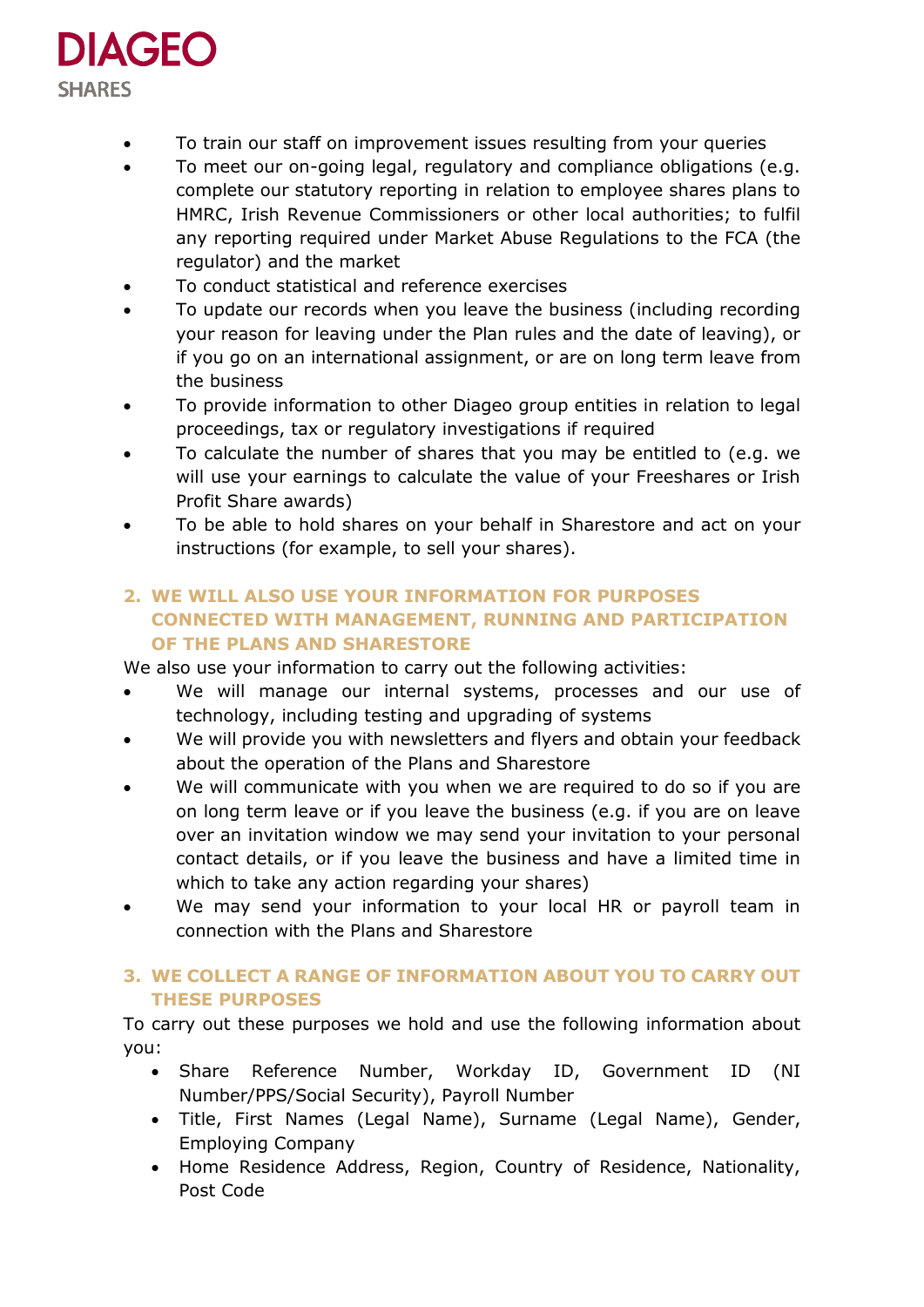

- Diageo e-mail address, Start Date In Employing Company, Date of Birth
- Information relating to your employment, including employer, dates of employment, job title, employment grade, employment location, details of any international assignment, reason for leaving, date of leaving
- Bank account details
- Information relating to your Plan participation, including the date you joined the Plans, the Plans you participate in, the number of shares, award or cash awards allocated to you, your earnings and any relevant matters impacting your participation in the Plans or Sharestore
- Records of communications with you (including any complaints).

We will obtain some of this information from you when you become an employee with the Diageo group and your details are entered on to Workday. We receive a downstream of data from that system. We also obtain information from HR, payroll and global mobility teams (and vice versa will send them information relating to your Plan and Sharestore participation).

### **4. WE NEED TO DISCLOSE YOUR INFORMATION TO THIRD PARTIES**

To carry out these purposes we also need to disclose your information to other members of the Diageo group and to the following third parties:

- The administrators of the Plans and Sharestore
- Diageo's professional advisers
- Third parties to whom Diageo is required to transfer data by law or regulatory requirements (e.g. government and regulatory authorities)
- Registrars
- Brokers
- **Trustees**
- Banks
- Future purchasers of any Diageo group company or the business in which you work.

# **5. WE TRANSFER YOUR INFORMATION OUTSIDE THE EU IF YOU ARE BASED OUTSIDE THE EU**

The use and disclosure of your information for the purposes set out above may involve transferring your information to countries outside of the European Economic Area (the "EEA"). We are also required to send your personal data out of the EEA within the Diageo group where requests are made from any of our global Diageo entities to calculate the value of Plan entitlements, as part of your employment with us or for audit purposes.

We also may move your data out of the EEA following the vesting of shares if you are awarded American Depositary Stock listed on the New York Stock Exchange which must be registered with our US Depositary bank (currently Citibank) where applicable.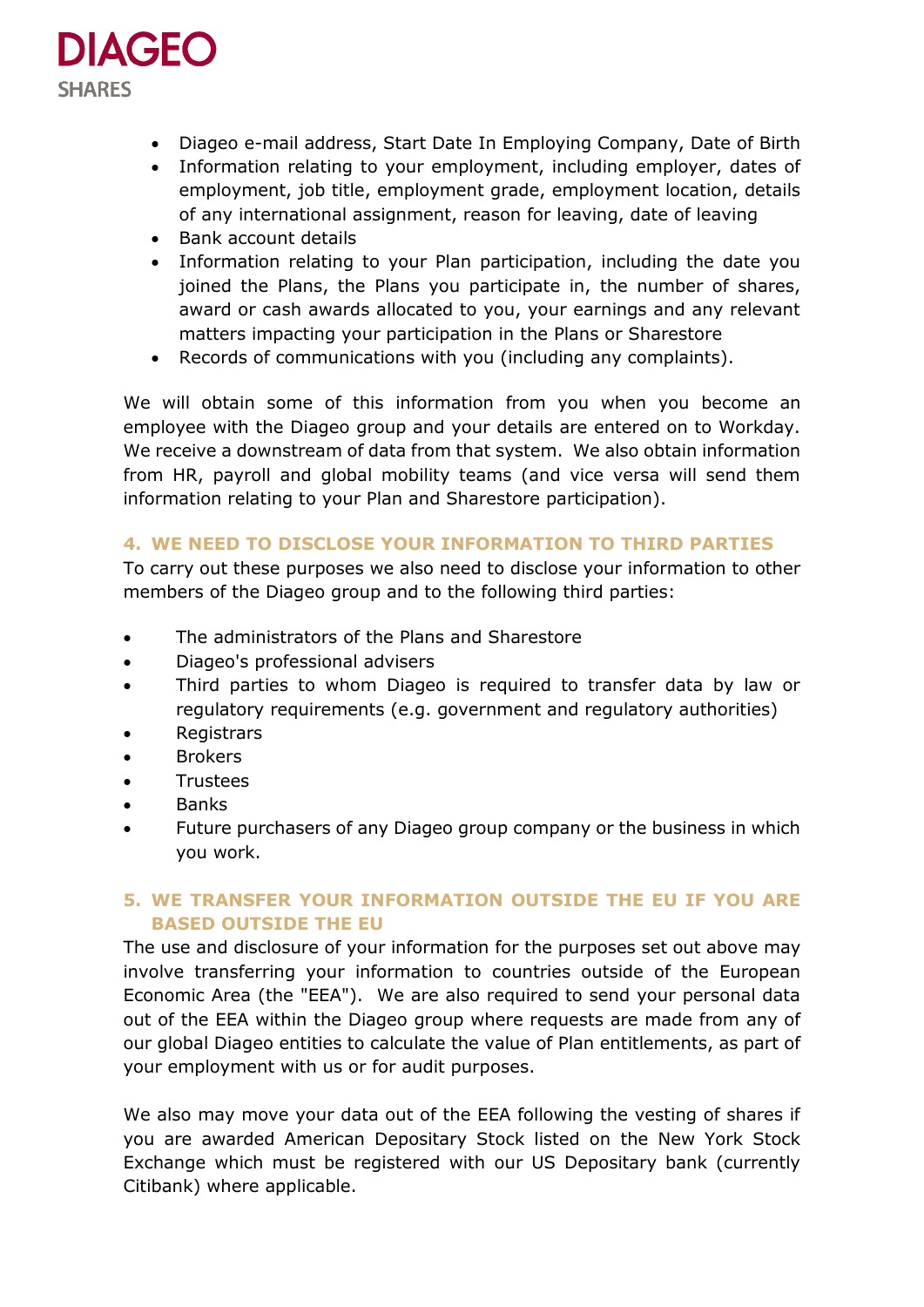

The countries to which we transfer data may not operate an equivalent level of data protection standards although we confirm we will take reasonable steps to try to ensure that your personal data is treated securely and in accordance with this Privacy Notice and Data Protection Legislation. This includes having agreements in place with our service providers and / or other recipients of your personal data to ensure the security of your personal data.

To ensure an appropriate level of protection, we typically use a data transfer agreement in the appropriate standard form approved for this purpose by the European Commission or (where applicable) relevant authority in the United Kingdom. Further details of these transfers and information relating to these agreements are available from us on request.

#### **6. RETENTION OF YOUR INFORMATION**

As part of our commitment to your privacy, we do not seek to hold your personal data for any longer than necessary. Your personal data will be retained in accordance with our records retention protocol and based on relevant legal and business requirements. This may vary depending on which jurisdiction you are in but you can ask us for the period relevant to you by contacting us using the details at section 9 Other Matters below.

Your personal data will be retained for such period as is reasonably necessary for the proper running and administration of the Plans and Sharestore and the performance of Diageo's legal obligations and the pursuit of its legitimate interests. Our current retention policy is that data will be held for so long as you hold awards under the Plans or shares in Sharestore or, if longer, for so long as is required to comply with legal, regulatory or tax requirements.

### **7. SECURITY**

We take the security of your personal data seriously and have put in place appropriate technical and organisational measures designed to safeguard the information we collect and use.

We operate privileged access on users accounts within the Diageo Shares team so that only those teams who require to process certain parts of your data will have access. However, the transmission of information via the internet and email is not completely secure and we cannot guarantee the security of your information transmitted to our site. We therefore recommend that you do not include confidential, proprietary or sensitive information in your application to enter into one of our Plans or join Sharestore.

### **8. YOUR RIGHTS OVER YOUR INFORMATION**